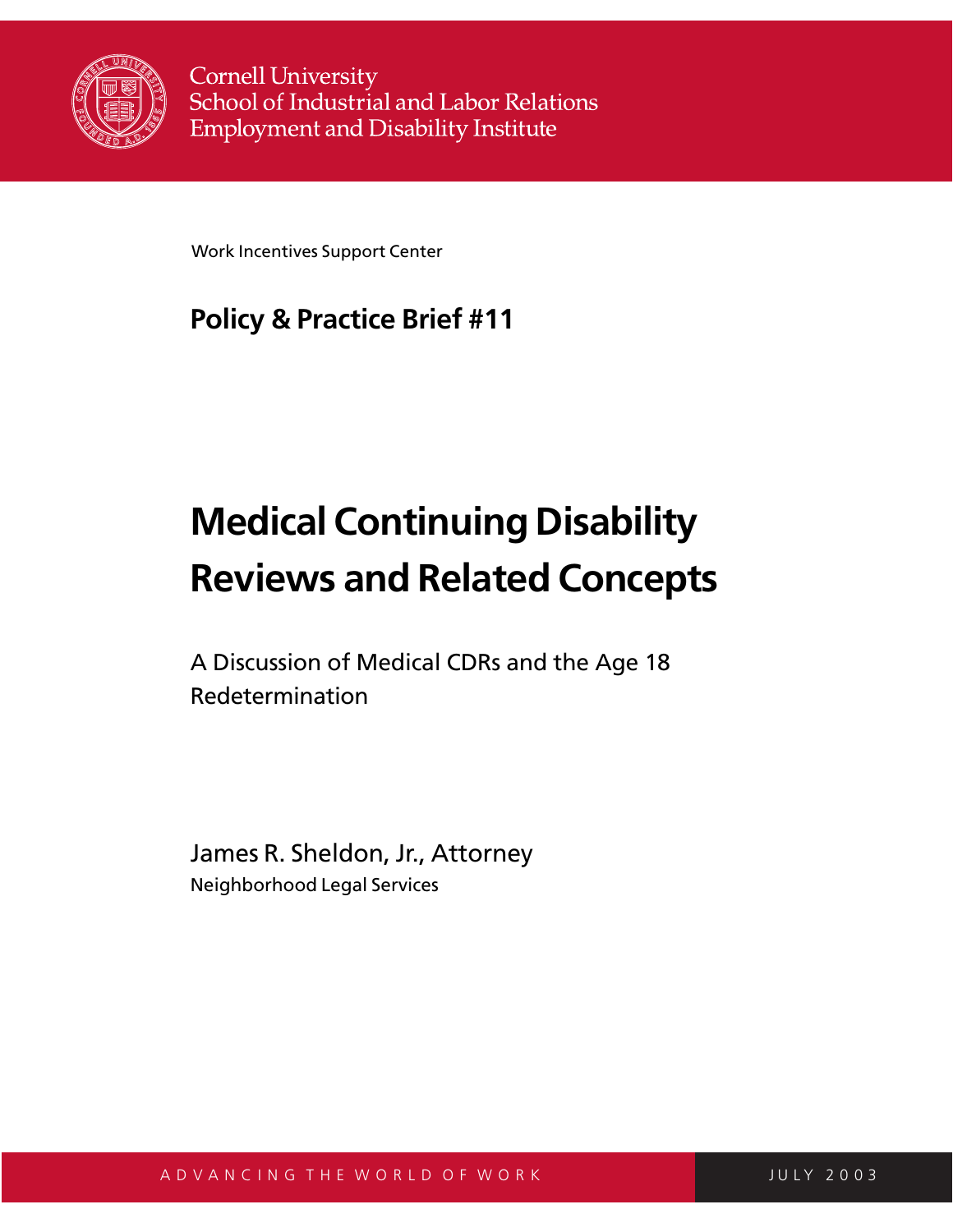This is one of a series of articles written for benefits specialists employed by Benefits Planning, Assistance and Outreach projects and attorneys and advocates employed by Protection and Advocacy for Beneficiaries of Social Security programs. Materials contained within this policy brief have been reviewed for accuracy by the Social Security Administration (SSA), Office of Employment Support Programs. However, the thoughts and opinions expressed in these materials are those of the authors and do not necessarily reflect the viewpoints or official policy positions of the SSA. The information, materials and technical assistance are intended solely as information guidance and are neither a determination of legal rights or responsibilities, nor binding on any agency with implementation and/or administrative responsibilities.

#### **Table of Contents**

| Based on Statistical "Profiling," Only Some Beneficiaries Will      |  |
|---------------------------------------------------------------------|--|
|                                                                     |  |
|                                                                     |  |
|                                                                     |  |
|                                                                     |  |
|                                                                     |  |
|                                                                     |  |
|                                                                     |  |
|                                                                     |  |
| What Medical Improvement Will Justify a Termination of Benefits  11 |  |
| If the CDR Results in a Decision to Terminate the Benefits  12      |  |
|                                                                     |  |
|                                                                     |  |
| Continuation of Benefits for Persons in Vocational Program  14      |  |
|                                                                     |  |
|                                                                     |  |
|                                                                     |  |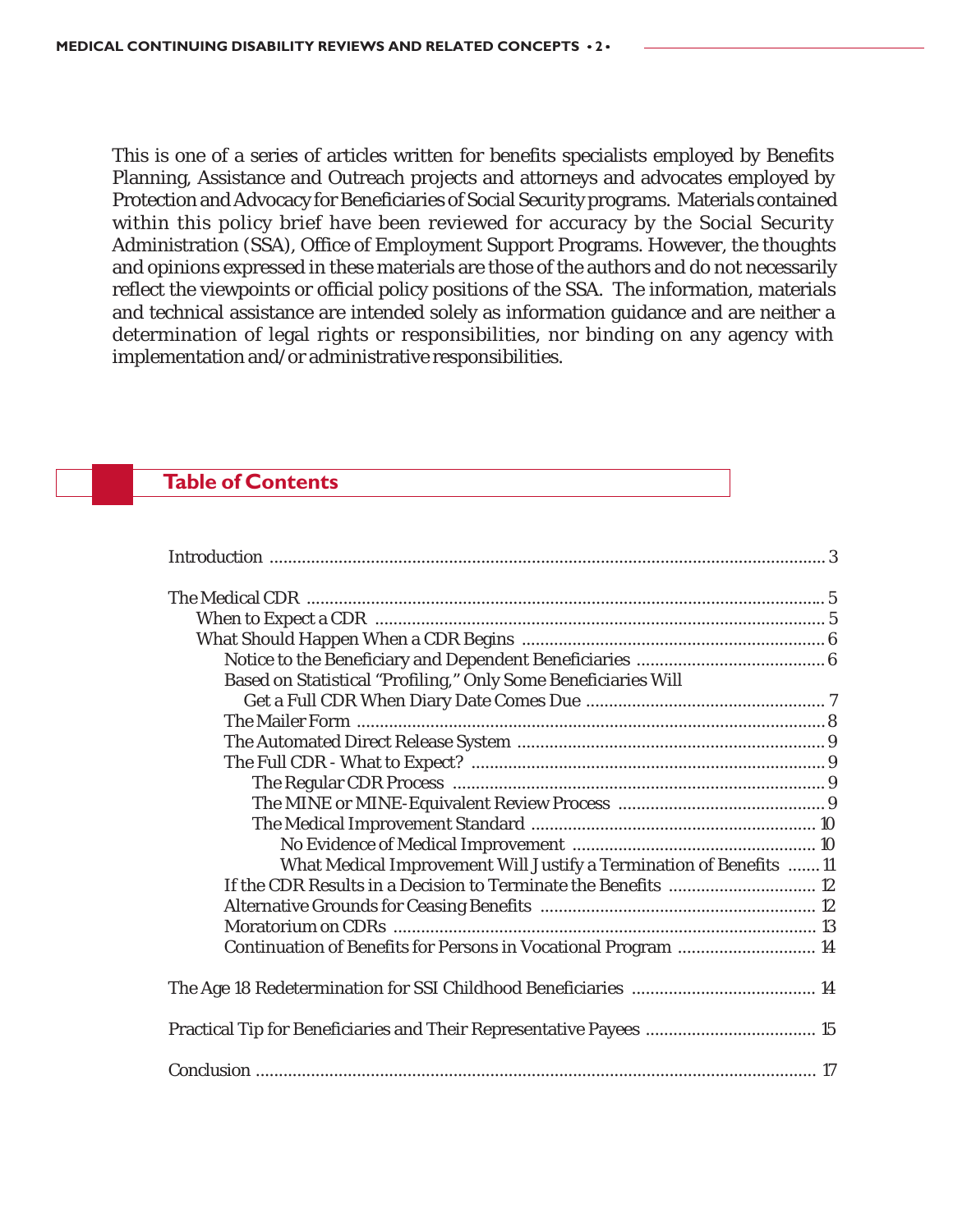#### **I. Introduction**

Beneficiaries of Social Security Disability Insurance (SSDI) and Supplemental Security Income (SSI), based on disability or blindness, receive benefits because the Social Security Administration (SSA) has found that they meet a definition of disability. For adult beneficiaries, the definition of disability and the criteria for meeting that definition is the same for both SSDI and SSI.<sup>1</sup> For children under 18 seeking SSI benefits, the disability definition is different and, generally, a more difficult test to meet.<sup>2</sup> A child who receives Social Security benefits, before age 18, is generally getting them as the dependent of a parent or adoptive parent who is now disabled, retired, or deceased, and need not be disabled.

All SSDI and SSI disability or blindness beneficiaries will be subject to a periodic medical continuing disability review  $(CDR)^3$  The purpose of the medical  $CDR$  is to review the individual's medical condition to determine if it continues to be disabling under the relevant disability criteria. If the CDR results in a finding of continuing disability, SSDI or SSI benefits will continue if the individual also meets any non-disability requirements, such as the limitations on income and resources in the SSI program. If following the medical CDR, the individual is found to be no longer disabled, benefits will ordinarily stop. Benefits may continue under some circumstances if the beneficiary has either filed a timely appeal to challenge a finding of medical improvement, or if the beneficiary is involved in an approved vocational rehabilitation program that started before the disability ceased.

SSI children's beneficiaries, like their adult counterparts, face a loss of benefits if SSA, upon review, determines that the child is no longer disabled. However, at age 18 an SSI beneficiary will no longer be subject to the children's SSI disability standard. Rather, the 18 year old must now meet the adult disability test. To implement the different adult disability standard, SSA's policy requires that SSI children's beneficiaries face a review, upon turning age 18, called an "Age 18 Redetermination." The purpose of the age 18 redetermination is to review the young adult's medical condition against the SSI disability criteria for adults. If following the redetermination, SSA finds that the individual does not meet the adult disability criteria, benefits will ordinarily be stopped. A finding of not disabled can be appealed. However, unlike the rules for adult medical CDRs, beneficiaries may not elect to continue benefits during the appeal. On the other hand, if the beneficiary is involved in an approved vocational rehabilitation program that started before the disability ceased benefits may, if certain criteria is met, continue for the duration of the program.

SSDI beneficiaries who work may also be subject to a work-related review, sometimes called a "Work CDR." Work CDRs will not be covered in this article, but will be the subject of a separate policy and practice brief to be published in the future. The purpose of a work-related review is to determine whether the beneficiary has engaged in substantial gainful activity (SGA) following a nine-month trial work period by earning more than an amount designated by SSA for the year in question (i.e., \$800 for the nonblind or \$1,330 for the legally blind in 2003). An individual whose countable monthly income from wages exceeds the SGA amount following the trial work period, faces a

See 42 U.S.C. §§ 423(d)(1)(A), 1382c(a)(3)(A). <sup>2</sup> *Id*. § 1382c(a)(3)(C).<br><sup>3</sup> See SSA Program Operations Manual System (POMS) DI 28001 *et seq*.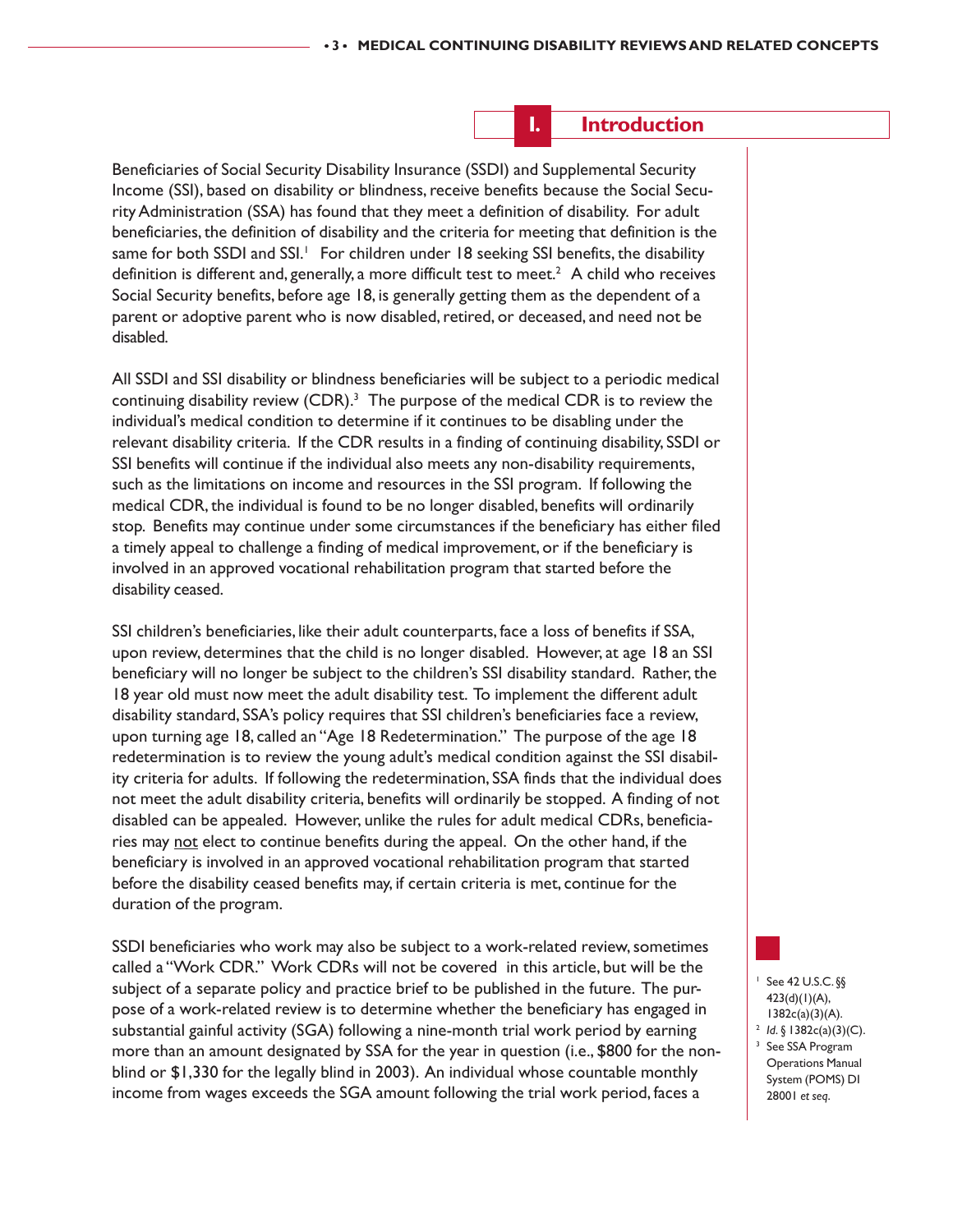suspension of benefits. The individual faces a termination of benefits if SGA occurs or continues after the 36-month extended period of eligibility. When an individual faces a suspension or termination of benefits, based on SGA, benefits may be continued if the individual files a timely appeal and seeks benefits continuation.

A review that is similar to the work CDR is one that we shall refer to as the *Walton* Review. This review is based on an SSA policy, approved by the U.S. Supreme Court in Barnhart v. Walton,<sup>4</sup> that allows for a reopening and review of an approved SSDI or SSI claim, in some cases, when it appears that the individual has performed SGA within 12 months of the onset of disability and before a final favorable determination on the issue of disability. If, upon review, SSA finds that countable wages exceeded the SGA amount for the year in question, it can reopen the case, rescind the finding of disability and, depending on the facts, either terminate benefits or consider a later month as the onset of disability. *Walton* reviews will not be covered below, but will be extensively covered in the separate policy and practice brief that covers work CDRs.

This policy and practice brief will discuss each of the two reviews in the medical review family: the medical CDR, focusing on the review as applied to adults; and the age 18 redetermination for beneficiaries of SSI children's benefits. We will discuss for each: what facts will trigger the review, the review procedures, what actions can result from the review, the appeals available to challenge any adverse determinations made by SSA, and the provisions available for continuation of benefits pending any appeal.

This brief will also discuss some special protections offered to persons facing a medical CDR or age 18 redetermination, or facing the suspension or termination of benefits following the CDR or related review. We will discuss the special moratorium on CDRs now allowed for persons who are actively engaged in rehabilitation plan activities pursuant to the Ticket to Work program. We will also discuss the right to a limited period of continued benefits for individuals who medically improve after beginning an approved vocational rehabilitation program. Since this article will not cover work CDRs, we will not discuss the right to have suspended SSDI benefits reinstated during the extended period of eligibility, or the right to have terminated SSDI or SSI benefits reinstated using the new expedited reinstatement provisions.

This policy and practice brief is written for a primary audience of benefits specialists employed by the Benefits Planning, Assistance and Outreach (BPA&O) projects and attorneys and advocates employed by Protection and Advocacy for Beneficiaries of Social Security (PABSS) programs. It is intended to be a practical guide to when medical CDRs and age 18 redeterminations take place, how the reviews proceed, who does the review, and what can happen to the individual's benefits as a result. We will also provide some practical tips to the beneficiary, representative payee, or disability advocate on the steps a beneficiary can take to minimize the adverse consequences that could follow the medical CDR or age 18 redetermination. This brief is not intended to provide guidance on how to successfully challenge any of SSA's findings, that are adverse to the beneficiary, that may result from a review. While many of the most intricate details of the medical CDR and related processes are left out, comprehensive citations are provided for the reader who needs greater detail. 4 535 U.S. 212 (2002).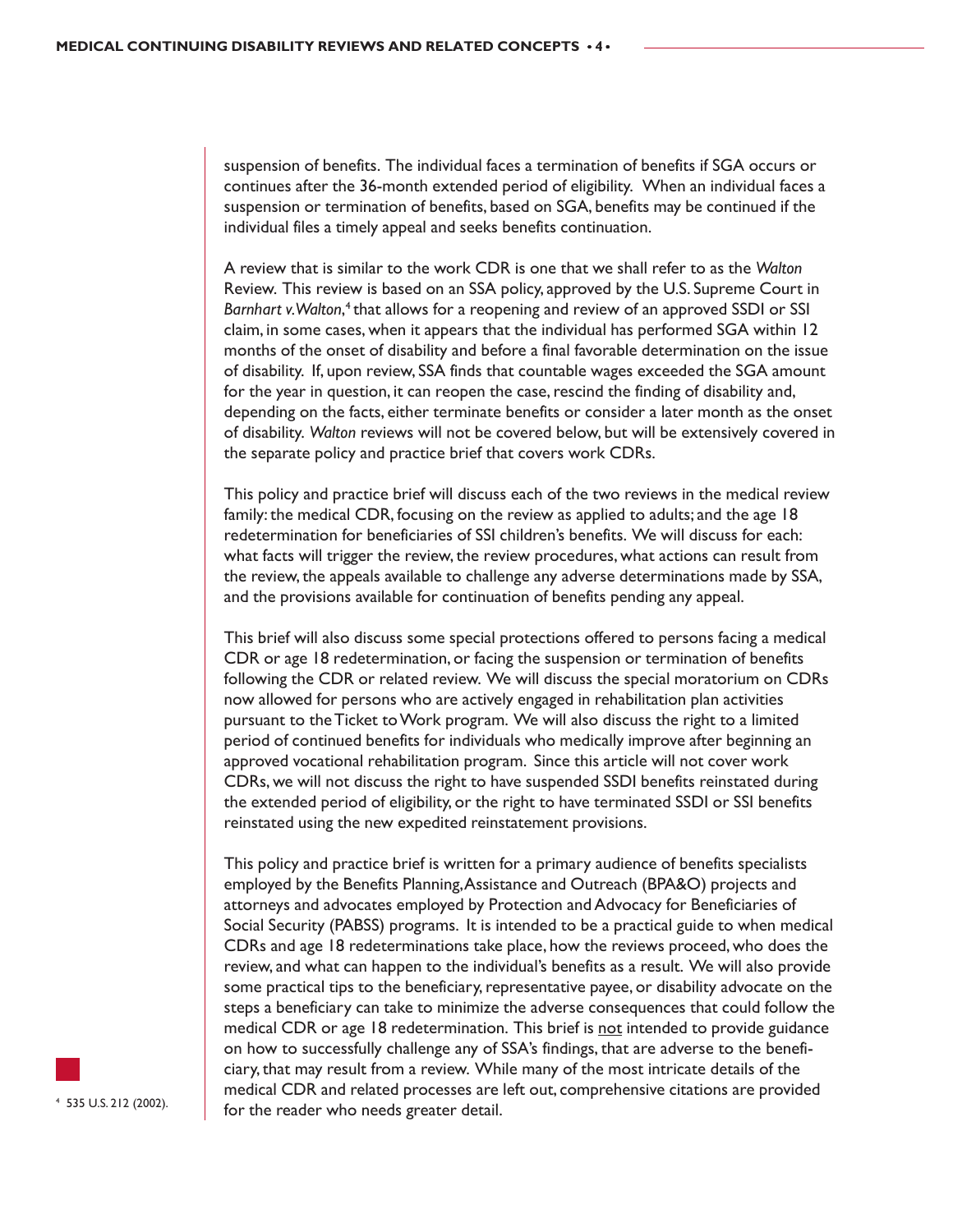

The medical CDR is a medical re-evaluation by SSA to determine whether a person is still disabled. As explained below, medical CDRs will occur, from time to time, for all adult SSDI beneficiaries and for adult and children's SSI beneficiaries. When the review occurs, SSA will obtain up-to-date medical evidence to determine if the individual's condition has medically improved and whether that improvement now renders him or her not disabled.

The review itself is performed, under contract, by an agency called the Disability Determinations Services (DDS) office.<sup>5</sup> This is generally an arm of state government which, using SSA's regulations and policy, will make the medical decisions necessary on applications, medical CDRs, and age 18 redeterminations. Since the DDS's decisions become the decisions of SSA, the remainder of this article will refer to those decisions as SSA's.

## **A. When to Expect a CDR**

SSA will review cases periodically based on the classification of the impairment for which benefits were granted:

- If a case is classified as "medical improvement not expected" (MINE), SSA is authorized to review the case once every five to seven years.
- If the case is classified as "medical improvement possible" (MIP), SSA is authorized to review once every three years.
- If the case is classified as "medical improvement expected" (MIE), SSA is authorized to review 6 to 18 months following a finding of disability.
- For children under age 18, who are receiving childhood SSI benefits, SSA is authorized to perform a CDR on each child at least once every five years.

These authorized time frames are often referred to as CDR "Diaries," with the greatest majority of adult cases classified as medical improvement possible. Notwithstanding the authorization to review adults with the above-stated levels of frequency, during recent years most CDRs have not occurred as frequently as the law authorizes.

The regulations provide for the initiation of a CDR when one of several other separate circumstances occurs:

- a. SSA needs a current medical or other report to determine if disability continues, such as where an advance in medical treatment or technology might affect disability.
- b. In SSDI cases, the beneficiary returns to work and successfully completes a period of trial work.
- c. In SSDI cases, SGA-level earnings are reported to the recipient's wage record.

<sup>5</sup> POMS DI 28003.005. <sup>6</sup> 42 U.S.C. § 421(i); 20 C.F.R. §§ 404.1590(d), 416.990(d); POMS DI 28001.020 B.

<sup>7</sup> 20 C.F.R. § 416.994a(a); POMS DI 28003.005 B.4.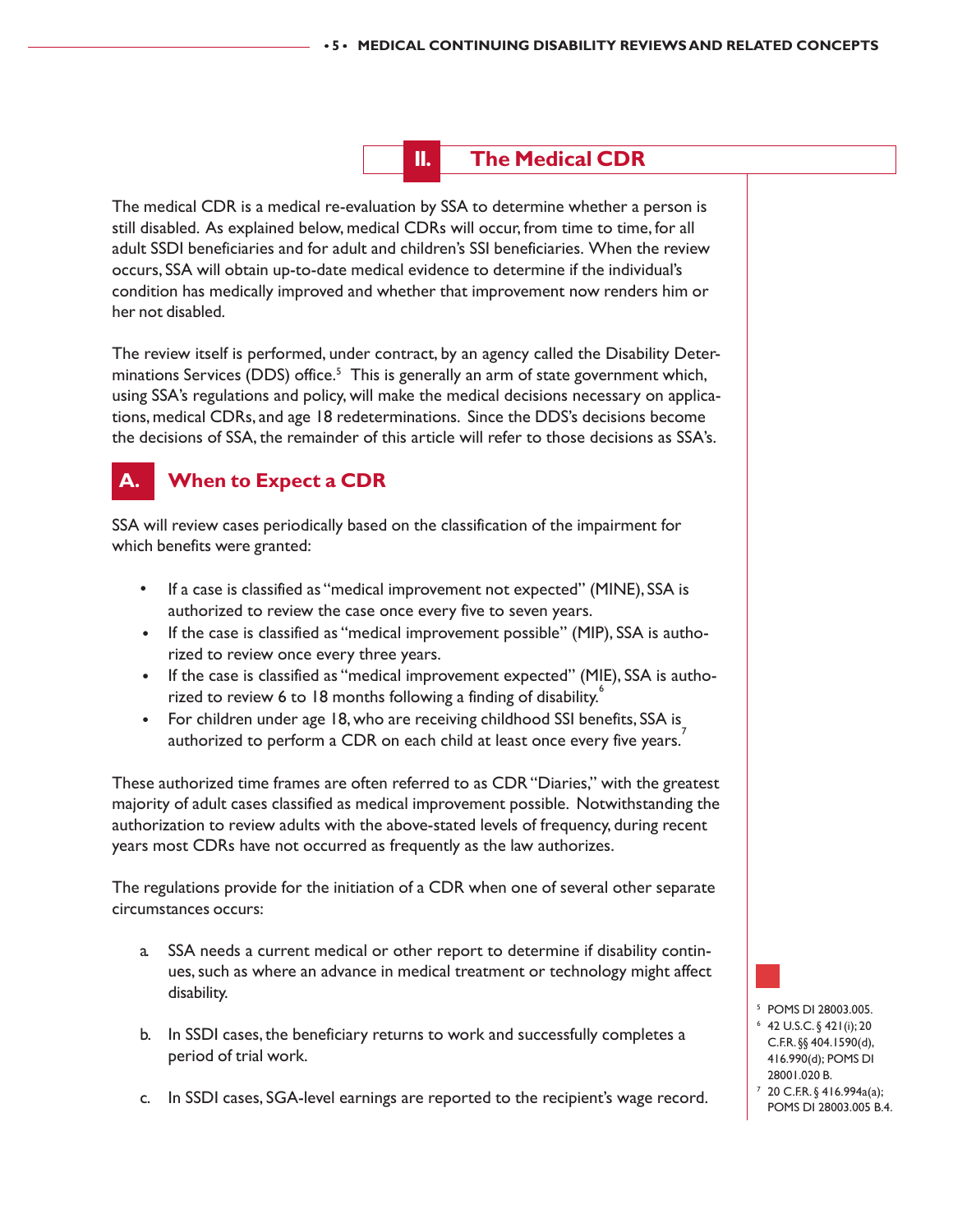- The beneficiary informs SSA that he or she has recovered or returned to work.
- e. A vocational rehabilitation agency informs SSA that its services have been completed or that the beneficiary is working, or the beneficiary is capable of working.
- f. Someone with knowledge of the beneficiary's condition reports to SSA that the beneficiary is no longer disabled or has returned to work.
- g. Evidence received by SSA raises a question as to whether the disability contin $ues.<sup>8</sup>$

The work-triggered CDR authorized by b, c and d, above, was eliminated effective January 1, 2002 for persons who have been entitled to SSDI for at least 24 months. Work activity may not be used as evidence that a person is no longer disabled and cessation of work may not give rise to a presumption that a person is unable to work. Persons affected by this section are still subject to regularly scheduled CDRs that are not triggered by work and will be subject to termination of benefits if they perform SGA.9

Even before the elimination of work-triggered reviews for certain SSDI beneficiaries, those reviews were much less common for SSI beneficiaries. With no trial work period or SGA rule facing SSI beneficiaries, a medical CDR was not triggered by either the end of the trial work period or the performance of SGA. SSA staff do have discretion to self-initiate a review of an SSI beneficiary's continuing disability when substantial earnings are reported to the individual's record. In fact, SSA policy indicates that a CDR will occur within 12 months of an SSI beneficiary moving from regular cash benefits status to section 1619(a) status, i.e., upon posting earnings of more than the SGA amount. When the beneficiary move directly from regular benefits status to section 1619(b) Medicaid status, SSA's policy authorizes a "medical review of the file" to determine whether or not a CDR is necessary.<sup>10</sup> Despite this authority, which could lead to a full medical CDR by the DDS, the author understands that a medical CDR is rarely started solely because of an SSI beneficiary's work activity.

#### **B. What Should Happen When A CDR Begins**

#### **1. Notice to the Beneficiary and Dependent Beneficiaries**

When SSA seeks to initiate a medical CDR, it is required to send the SSDI or SSI beneficiary a notice informing the individual of the following:

- Eligibility is being reviewed;
- The specific reason for review;
- The medical improvement standard applies;
- The review might result in termination of benefits; and
- The beneficiary may submit medical or other evidence for consideration.<sup>11</sup>

<sup>8</sup> POMS DI 28001.015, .020.

- <sup>9</sup> Ticket to Work and Work Incentives Improvement Act of 1999, § 111, 42 U.S.C. § 421(m)(1); SSA Emergency Message, EM-0129.
- <sup>10</sup> POMS DI 13005.018 C. & D.
- <sup>11</sup> 20 C.F.R. §§ 404.1589, 416.989.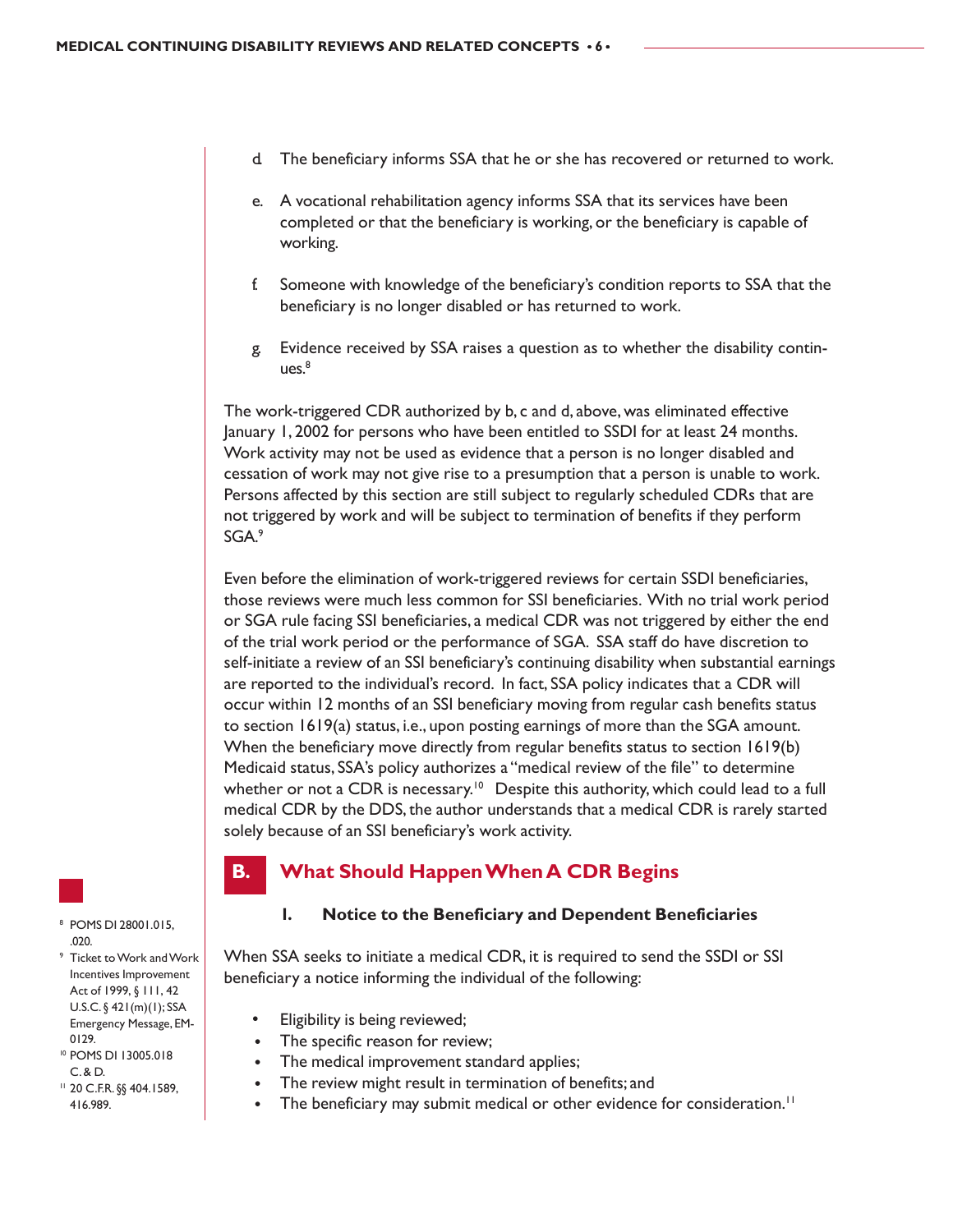SSA must also notify eligible dependents of an SSDI beneficiary if they are living at a different address from the account holder.<sup>12</sup> This is because the dependents, such as the spouse or dependent children, face a loss of benefits if the SSDI beneficiary is found to be no longer disabled.

#### **2. Based on Statistical "Profiling," Only Some Beneficiaries Will Get a Full CDR When Their Diary Date Comes Due**

Prior to 1993, all beneficiaries diaried for a CDR in any given year were subject to a full CDR, i.e., a full medical review. In an effort to increase efficiency, a new process was implemented in 1993 that includes use of a computerized statistical analysis and CDR mailer to predict the probability of medical recovery and need for a full medical review to be conducted. On an annual basis, SSA's on-line data for all current beneficiaries are run through a computerized statistical analysis and assigned a score. This process is referred to as "profiling" and all beneficiary records are subject to the analysis regardless of an individual's diary. Records are kept of scores obtained each year for each individual and used as points of comparison in subsequent years in assessing medical improvement.

Once the profiling process is complete, beneficiaries with a diary that will mature during the current fiscal year are essentially divided into two groups:

- those whose profile score indicates a "high level of medical recovery" will have a full CDR immediately initiated;
- those whose profile score indicates a "low probability of medical recovery" will be sent a CDR Mailer, also known as the Disability Update Report.

There is now great variability in the comprehensiveness of the CDR and whether it will involve the completion of paperwork only, the additional submission/gathering of medical evidence, or even the referral for a consultative medical exam by a physician or other health care provider chosen by SSA. In fact, many of the early steps in the review process, such as use of the self-help mailer form to determine who will get a "full CDR," are not technically CDRs according to SSA. While an in depth discussion of these procedures is beyond the scope of this article, we can provide some general description.

An SSDI, SSI, or concurrent SSDI/SSI case will be selected for a CDR under either the automated direct release (ADR) system or as the result of SSA's review of a completed self-help mailer form.<sup>13</sup> Both the ADR and self-help mailer systems are briefly described below. While the author was not able to obtain statistical data on what percentage or cases are handled through either system, rough estimates provided by SSA are that an equal number of reviews are initiated under each system.

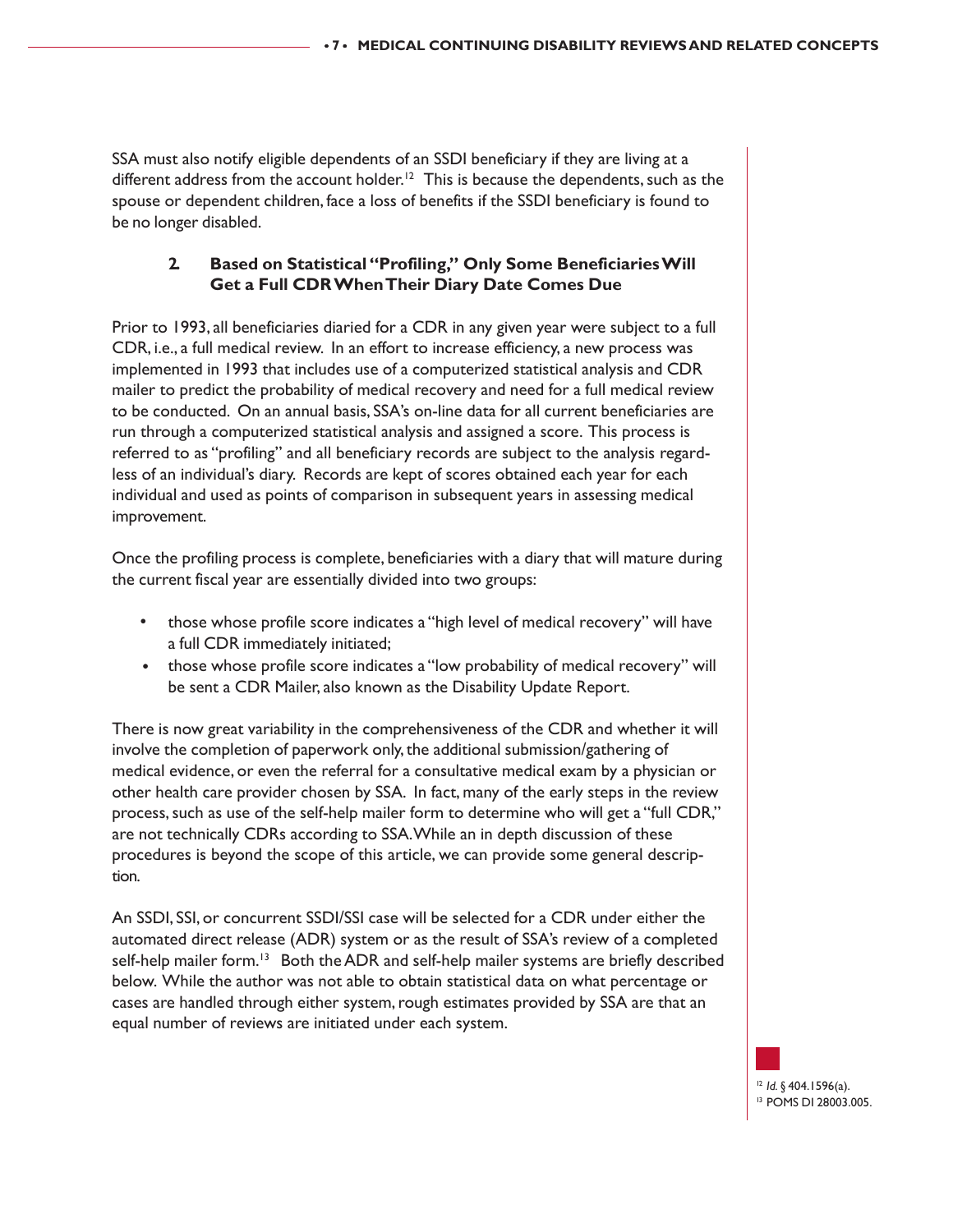#### **3. The Mailer Form**

In an effort to streamline the CDR process and limit the comprehensive "full CDR" to those beneficiaries who have a high probability of medical improvement, SSA has devised a self-help mailer form designed to solicit key information from disabled beneficiaries about their medical conditions and recent treatment.<sup>14</sup> The mailer form is usually sent to beneficiaries who have a low probability of medical improvement were a full CDR done. Probability is determined on the basis of statistical analyses (called profiling) of on-line beneficiary data. Some of the data considered in developing the profile and assignment of a "score" includes age, impairment(s), length of time in disability status, basis for the original determination, data on prior CDRs, and recent earnings.<sup>15</sup>

A beneficiary may be sent one of two versions of the self-help mailer, each asking a similar, but not identical series of questions. Each of the two versions is no longer than two pages. Only a small percentage, about 2.5 percent, of beneficiaries who return the completed mailer will be referred for a full CDR based on the information received. In most cases, a "deferral action" is made to defer doing a full CDR. When a case is deferred, a new "medical reexamination diary" is set for up to seven years based on the "medical diary reason (MDR)" at the time the case was selected for mailer form processing. If there is no MDR listed for the case, the reexamination diary is reset for three years.<sup>16</sup>

SSA is careful to point out in its policy manual that the action to defer a CDR following review of the completed mailer is not a CDR. Nor is a new comparison point date established (see section II.C, below) to base any determination of medical improvement following any future CDR.<sup>17</sup>

The completed self-help mailer forms are sent to one of two central locations, within SSA, depending on which of the two forms was completed. Following review of the information in or accompanying the mailer, a case is identified either as "Deferred" or as a "Do CDR" referral. In the roughly 2.5 percent of the cases in which the case is referred to the SSA field office as a "Do CDR Referral," the field office takes a number of steps that might result in the case either being screened out (and the CDR discontinued) or, if not screened out referred to the DDS for CDR processing.<sup>18</sup> For example, if a case involves HIV infection and the initial decision was made after 1991, the case is screened out and the CDR is discontinued; if the initial decision was made before 1991, the CDR is to be completed.<sup>19</sup> SSA's policy manual also provides for screening out a case if the beneficiary is working, has a medical improvement possible (three-year) or medical improvement not expected (five or seven-year) medical reexamination diary, and has not completed a trial work period. By contrast, if the beneficiary is working and has a medical improvement expected medical reexamination diary, SSA is to continue to process the medical CDR, and, if necessary, combine it with a work CDR.<sup>20</sup>

<sup>14</sup> POMS DI 28001.003. <sup>15</sup> *Id.* D1 28001.003 B.2.<br><sup>16</sup> *Id.* D1 28001.003 B.3.<br><sup>17</sup> *Id.* D1 28001.003 B.4.<br><sup>18</sup> *Id.* D1 13005.020 D.<br><sup>20</sup> *Id.* D1 13005.020 E.1.c.<br><sup>21</sup> *Id.* D1 13005.020 E.1.c.<br><sup>21</sup> *Id.* D1 13005.003 J.3. & 4.

Even where a case cannot be screened out and a CDR stopped, SSA is authorized to review the claims folder to determine whether the case can move forward, as a CDR, under the less onerous MINE or MINE-equivalent review process. If not, the case will move forward under the more onerous full-scale CDR process.<sup>21</sup>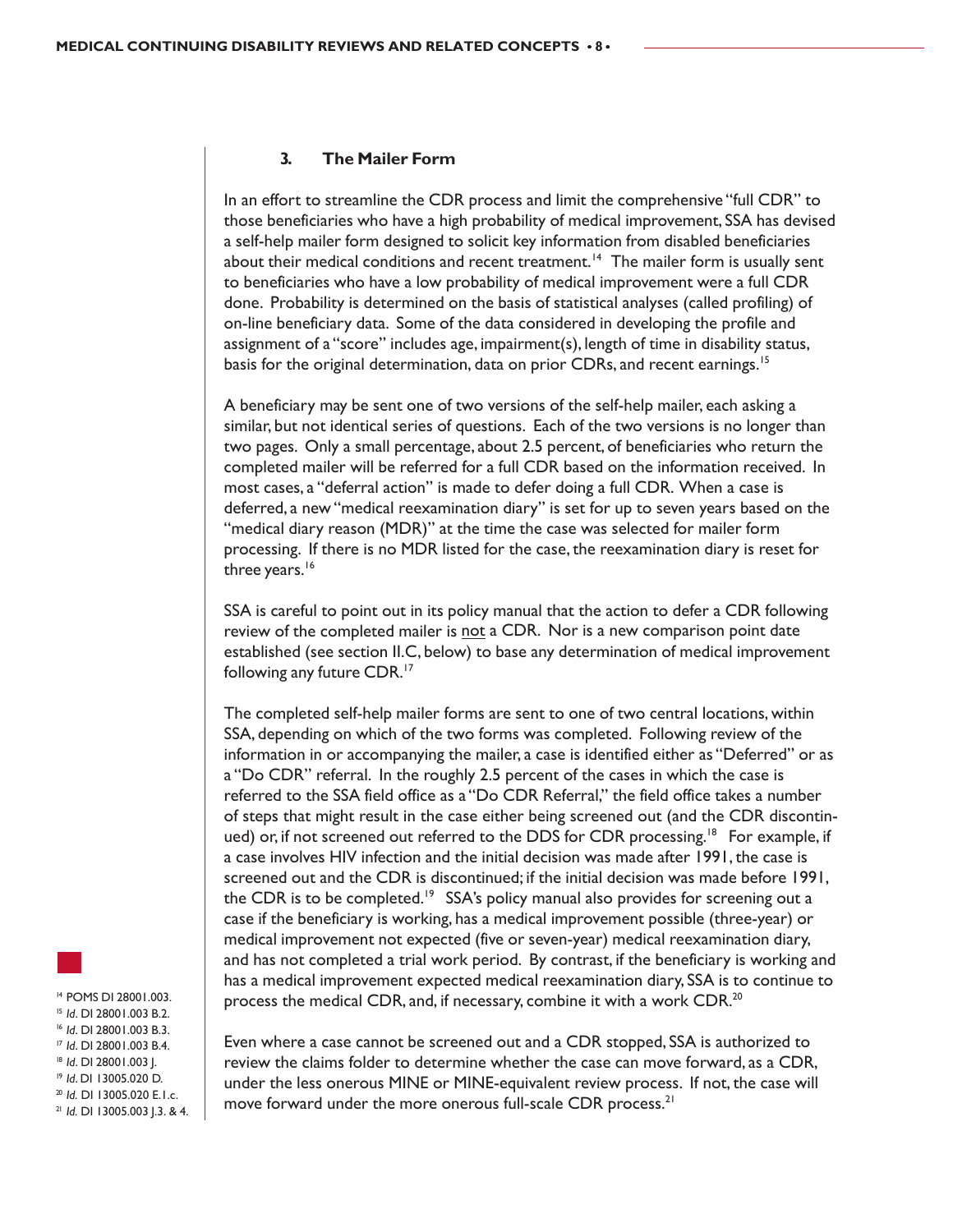#### **4. The Automated Direct Release System**

Those SSDI and SSI beneficiaries who have been profiled by SSA as having a higher likelihood of medical improvement will have their reviews started under the ADR process. As explained under the "full CDR" discussion below, this process will start with a phone call from SSA field office staff, followed by the mailing of a multi-page questionnaire for the beneficiary to complete, sign, and return.

#### **5. The Full CDR - What to Expect?**

If either through the automated direct release system or the review of the completed self-help mailer, SSA determines to initiate a full CDR, its scope will vary depending on whether SSA uses its regular CDR process or the less onerous MINE or MINE-equivalent review process. In all cases, SSA must notify the beneficiary and representative payee, if any, that the CDR is being initiated.

#### **a. The Regular CDR Process**

Generally, the CDR begins in the field office with a face-to-face interview of the beneficiary or the representative payee, if one exists. $^{22}$  At this time the beneficiary will receive an explanation of the CDR process and information concerning his or her responsibilities. Relevant background will be recorded in the individual's claim folder and forwarded to the DDS. Upon receipt of the claim folder, the DDS will review the information obtained during the interview and begin development of the medical evidence by contacting appropriate medical sources. If the DDS finds that the information obtained by SSA during the interview is not adequate for decision making purposes, it is likely to contact the beneficiary or the representative payee to supplement the information.

Based on information supplied to SSA through the field office interview and through any completed forms, SSA should have information on the beneficiary's current treating sources (i.e., doctors, therapists, and other health care providers). SSA is then required to develop a complete medical history of the most recent 12 months. The focus of the medical development should be to compare the beneficiary's current impairment to that at the time of the "comparison point decision."23

#### **b. The MINE or MINE-Equivalent Review Process**

Cases are classified as medical improvement not expected (MINE) because SSA's experience is that these conditions will either remain the same or become progressively worse over time. These cases are to be reviewed no more often than every five years and no less often than every seven years. SSA's approach to these cases is as follows:

"A primary objective of the MINE review procedure is to minimize inconvenience to the individual by structuring the review in a manner that is sensitive to the individual's concerns and needs. Since these impairments are considered

<sup>22</sup> *Id.* DI 28003.010 1.c., 280030.015 A. <sup>23</sup> *Id.* DI 28030.020 A.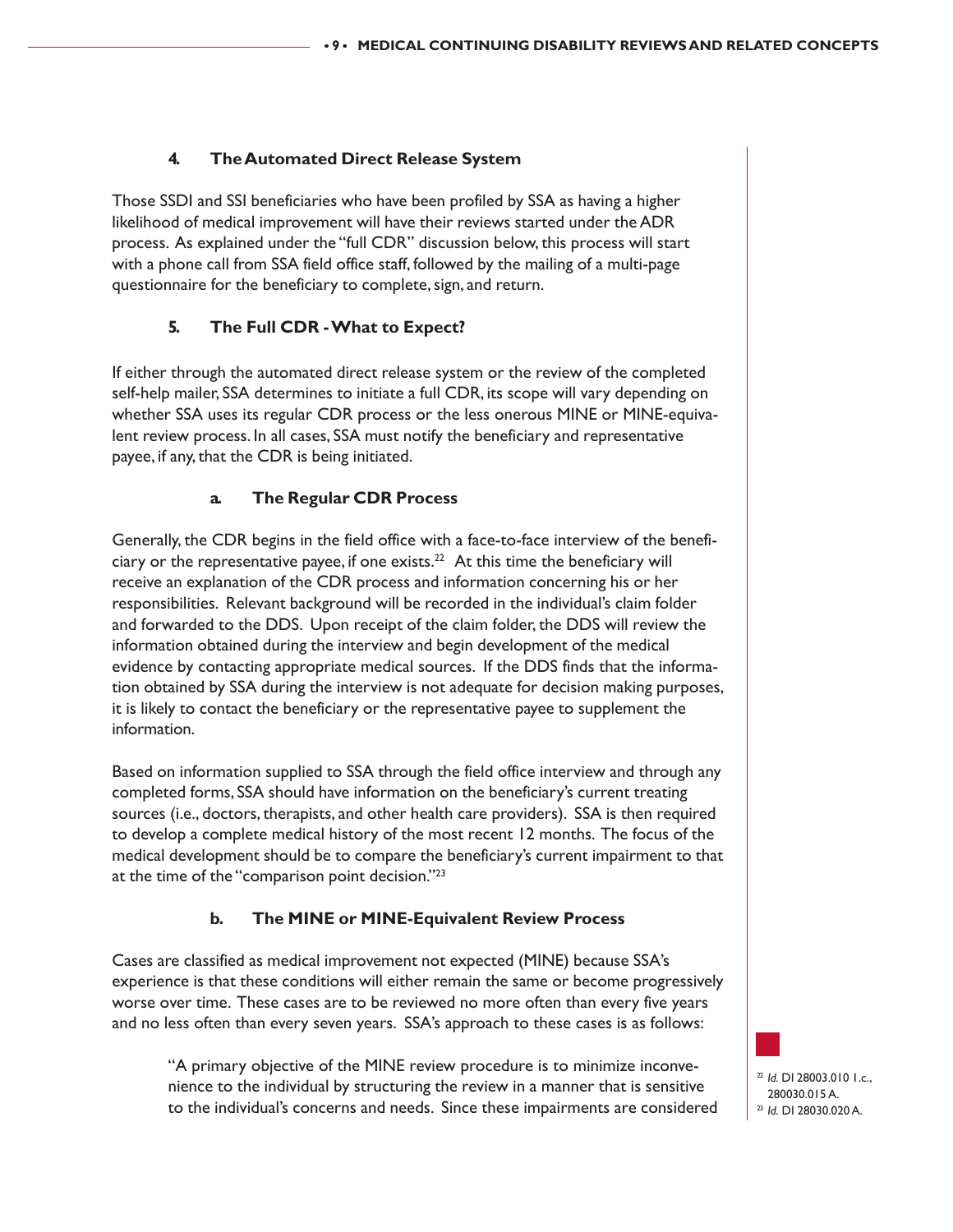irreversible, development is geared toward assuring that the original medical documentation was thorough and fully supports the MINE impairment classification. Hence, the need for extensive current medical development is not anticipated."24

Using this philosophy as its yardstick, SSA's policy provides that the majority of MINE or MINE-equivalent reviews will be completed by the DDS with minimal field office involvement. Typically, the review will start with a phone call to the beneficiary from the DDS, alerting the beneficiary that he or she will shortly receive a formal notice of the review. A second contact will be made by the DDS to update the file concerning the current condition of the impairment(s), daily activities, work activity, and current medical sources. In many cases, the only contact between the DDS and the beneficiary will be the first phone call, if the individual prefers and is prepared to answer the basic questions outlined above. The DDS will also verify the existence of the continued impairment with the beneficiary's doctor or another medical source.<sup>25</sup>

#### **C. The Medical Improvement Standard**

During a CDR, SSA must determine whether there is any decrease in the medical severity of the impairments which were present at the time of the most recent decision that the beneficiary was disabled or continued to be disabled. Using the specifics related to the disability at this most recent "comparison point date," SSA must determine if there has been medical improvement that now allows the individual to perform substantial gainful activity.<sup>26</sup> A decrease in medical severity must be shown by new medical evidence, i.e., changes in medical signs, symptoms and/or laboratory findings.

#### **1. No Evidence of Medical Improvement**

Upon review, if there is no medical improvement, then the CDR ends and benefits are continued. There are some noteworthy exceptions, allowing termination of benefits when there is no evidence of medical improvement:<sup>27</sup>

- No real medical improvement exists, but the beneficiary is now able to engage in substantial gainful activity because he or she is a beneficiary of advances in medical or vocational therapy or technology;
- New or improved diagnostic techniques or evaluations show that the impairment is not as disabling as it was considered to be when recipient's case was most recently reviewed;
- Substantial evidence shows that a prior determination was in error.

Unless a specific exception applies, SSA cannot terminate benefits unless it determines that medical improvement has occurred and that the beneficiary's condition has improved to the point where he or she can return to work (i.e., is now capable of performing SGA).



- <sup>24</sup> *Id.* DI 28040.001.<br><sup>25</sup> *Id.* DI 280040.105.<br><sup>26</sup> 20 C.F.R. §§ 404.1594,
- 416.994; POMS DI 28005.001.
- $27$  42 U.S.C. §§ 423(f), 1382c(a)(4).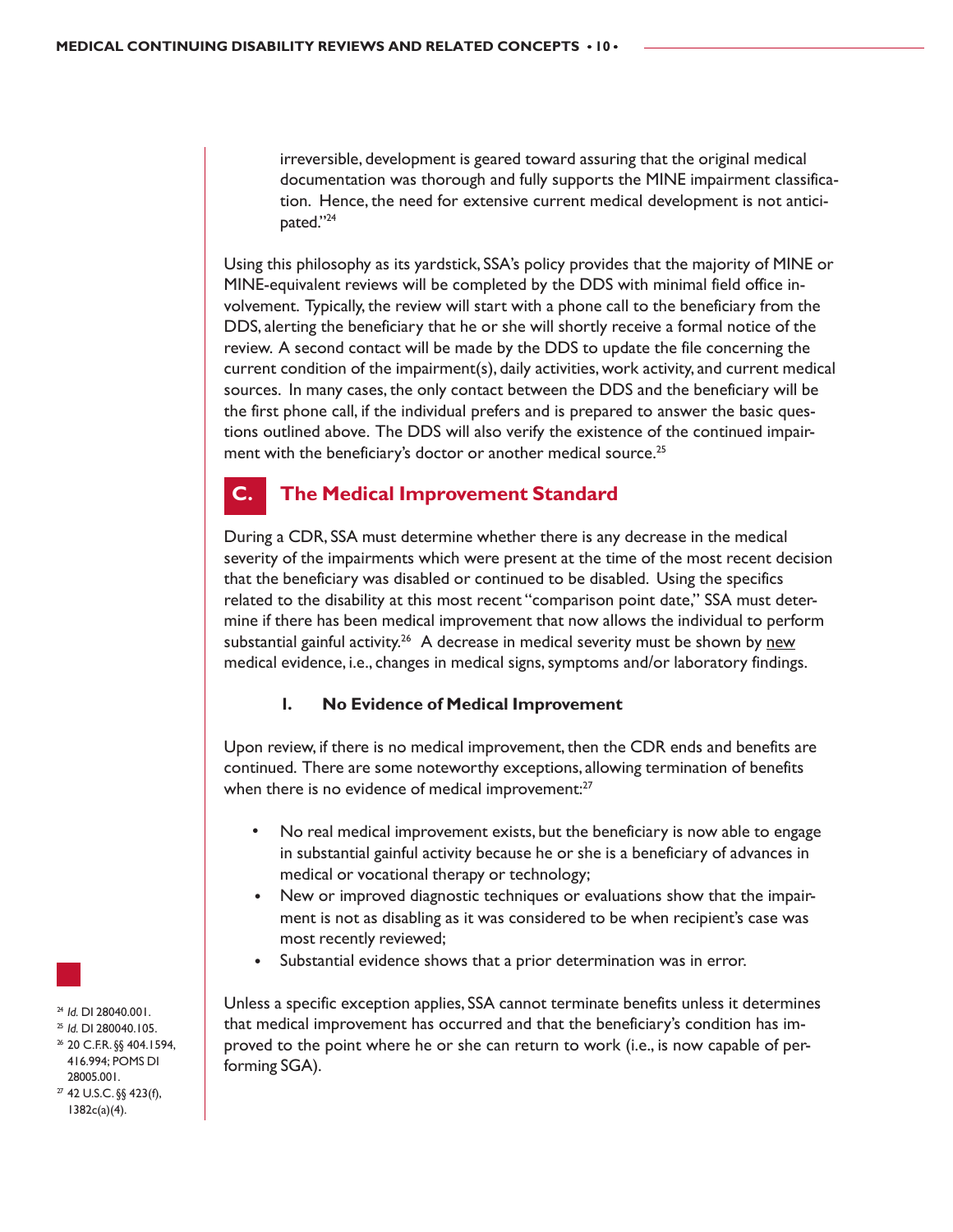Keep in mind that an SSDI beneficiary whose condition has not medically improved can still lose benefits by performing SGA after the nine-month trial work period. During the 36-month extended period of eligibility that immediately follows the trial work period, SSDI benefits will still be available for every month that countable gross wages are at or below that year's SGA amount. Even if SSDI is discontinued following the extended period of eligibility, due to performance of SGA, the benefits can be reinstated under the new expedited reinstatement provisions if the individual ceases to perform SGA. By contrast, the SSI beneficiary, protected by section 1619(a), will continue eligibility for benefits, despite SGA-level work, so long as the medical condition has not improved.

#### **2. What Medical Improvement Will Justify a Termination of Benefits?**

In order for SSA to find that an adult is no longer disabled under the medical improvement standard, the agency must answer yes to three separate questions:

- Has there been medical improvement since the most recent comparison point date?
- Is the medical improvement related to the ability to work?
- As a result of the medical improvement, is the individual now capable of performing SGA?

The application of this three-part test is best understood by looking at three examples.

**No medical improvement.** Carl was determined to be disabled by SSA on August 1, 1997 based on a severe back injury. Although his claim was initially denied, an Administrative Law Judge (ALJ) approved his claim following a hearing. When his claim comes up for review in March 2002, the medical evidence shows that his back impairment is just as severe as it was on the comparison point date, August 1, 1997. Since there has been no medical improvement, SSA must find that Carl's disability continues.

**Medical improvement relates to ability to work.** Let us change the facts in Carl's case. When his case is reviewed in March 2002, there is evidence that his medical condition has improved compared to what it was in August 1997. With treatment and therapy, Carl is now able to sit for longer periods of time before he has to get up and can now walk for short distances without the use of his cane. However, his doctor has advised Carl to avoid lifting any objects as heavy as five pounds and avoid sitting for more than 20 minutes at a time. With these new facts, we can probably expect SSA to find that Carl's improvement does not relate to his ability to work and that his disability continues.

**Medical improvement allows individual to now perform SGA.** If we assume that SSA determines that Carl has medically improved and that the improvement relates to the ability to work (he can stand and walk for greater periods than before), the agency will only find that his disability has ceased if the improvement now allows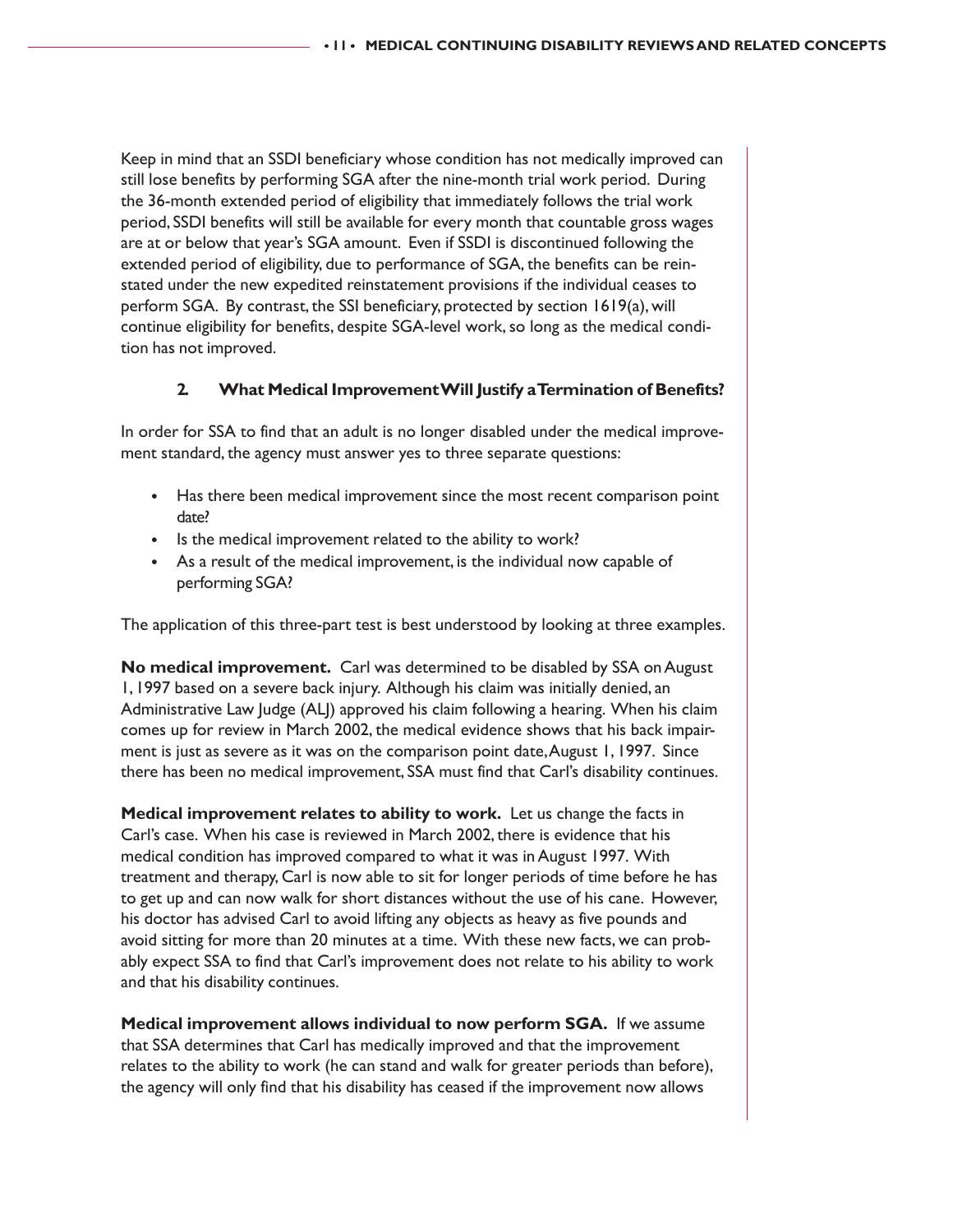him to perform SGA. Without going through the sequential process used in the medical CDR, we can state that it is unlikely that SSA would find that Carl is capable of performing SGA when his sitting is limited to 20 minutes at a time and his lifting is limited to objects weighing five pounds.

## **D. If the CDR Results in a Decision to Terminate the Benefits, SSA Must Send a Written Notice of the Termination**

Following the medical CDR, if SSA finds that a beneficiary's condition has improved and the individual can now perform SGA, the agency must send the beneficiary a notice before it can terminate benefits. Several key statements must be included in SSA's notice:

- 1. An explanation of the specific reason for termination;
- 2. Notice of appeal rights;
- 3. Notice of the right to elect continuing benefits pending a hearing before an administrative law judge.

The notice must explain that an individual has 60 days, from the date of receiving the notice, to appeal by submitting a request for reconsideration. When SSA finds that an individual's disability has ceased for medical reasons, and the individual appeals, he or she may elect to have SSDI or SSI benefits continue during the appeal process. In both SSDI and SSI cases, the beneficiary may elect to have benefits continued through the reconsideration appeal and the administrative law judge hearing, if the case goes that far.<sup>28</sup> Any request for continuing benefits must be submitted to SSA within 10 days of the date of receipt of the notice from SSA.

If SSDI or SSI benefits are ceased based on medical improvement, the beneficiary will be entitled to benefits for the termination month and the next two months. This threemonth period is often referred to as the "grace period."

#### **E. Alternative Grounds for Ceasing Benefits: Failure to Cooperate or Whereabouts Unknown**

Beneficiaries who are going through a CDR are required to cooperate with SSA and/or the DDS. The required cooperation may include: filling out required forms and returning them to SSA or the DDS; signing releases to allow SSA or the DDS to obtain updated medical information; attending any scheduled appointments at an SSA office or with a consultant doctor or other health professional. A failure, without good cause, to meet one of these requirements, could be grounds for termination of benefits.<sup>29</sup>



<sup>28</sup> POMS DI 28001.070.

<sup>29</sup> See, e.g., *Id*. DI 22510.019, regarding the limited circumstance under which the DDS would rule unfavorably based on a failure to appear at a scheduled or rescheduled consultative examination.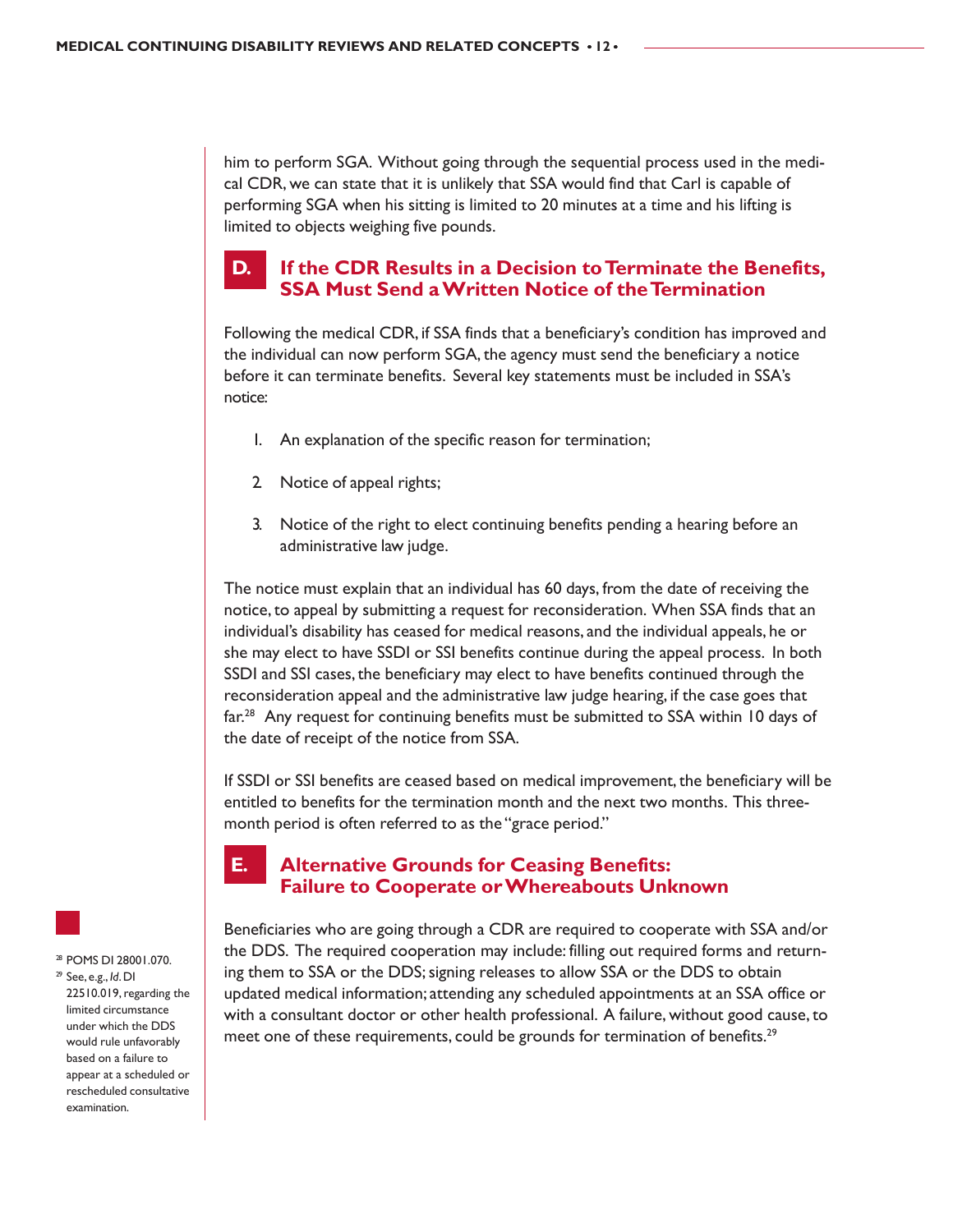SSDI and SSI beneficiaries are required to promptly notify SSA if their permanent address changes. Similarly, the beneficiary must inform SSA if their telephone number changes. Since many beneficiaries receive benefits through direct deposit into a savings or checking account, they may mistakenly believe that a change of address is irrelevant. However, if CDR-related notices fail to reach the beneficiary and SSA is not able to determine a new address, a cessation of benefits would be justified.<sup>30</sup>

### **F. Moratorium on CDRs for Persons Participating in the Ticket to Work Program**

 During the period for which an SSDI or SSI beneficiary is using a "ticket" unde the new Ticket to Work and Self-Sufficiency Program, SSA may not initiate a CDR or similar review to determine if the individual is no longer disabled.<sup>31</sup> As described more fully in an earlier policy and practice brief, $32$  the Ticket to Work program allows an eligible beneficiary to receive vocational and other support services from any employment network willing to accept assignment of the beneficiary's ticket.

SSA will not conduct a medical CDR during the period when the beneficiary is using an assigned ticket and meeting SSA's timely progress requirements. However, this protection does not apply to reviews that SSA may conduct to determine whether or not a beneficiary is engaging in SGA. For a beneficiary who has assigned his or her ticket to an employment network (EN) or state vocational rehabilitation agency, SSA defines "using a ticket" as a specified period of time during which the beneficiary is actively following the approved plan to become self-supporting. The EN monitors the beneficiary's progress with the plan, but the Program Manager of the ticket program (MAXIMUS) actually decides if the beneficiary is "using" the ticket. SSA cannot initiate a medical CDR while the beneficiary is using the ticket. If a Ticket has been assigned after a medical CDR has been initiated, SSA will complete that CDR. If, during that CDR, SSA decides that the beneficiary has medically recovered, usually benefits will be terminated.<sup>33</sup> However, in some circumstances, SSA may continue benefits despite the medical improvement if the ticket assignment was made prior to the medical CDR decision.<sup>34</sup>

To continue the suspension of CDRs under the timely progress requirements, during the first 24 months following the ticket assignment, the beneficiary must be actively participating in his or her employment plan.<sup>35</sup> After the first 24 months, timely progress will be tied to escalating levels of work activity during each subsequent 12-month progress review period (e.g., three months of work at the non-blind SGA level in months 25-36; six months of work at the non-blind SGA level during months 37-48).<sup>36</sup>

- <sup>30</sup> See *id.* DI 28075.005, outlining the circumstances under which benefits can be terminated based on either the failure to cooperate or when the beneficiary's whereabouts are unknown.
- <sup>31</sup> 42 U.S.C. §§ 421(I)(5), 1320b-19(i).
- <sup>32</sup> *Ticket to Work and Self-Sufficiency Program*, Cornell University's Program on Employment and Disability (2002). Available on-line at www.ilr.cornell.edu/ ped/dep/pp\_6.pdf.
- <sup>33</sup> See 20 C.F.R. §§ 411.160 - 411-225.
- <sup>34</sup> See section II.G, below.
- <sup>35</sup> 20 C.F.R. § 411.180(c)(1).
- <sup>36</sup> A chart which lays out the timely progress requirements for each relevant period appears in the tichet regulations. *Id.* § 411.191.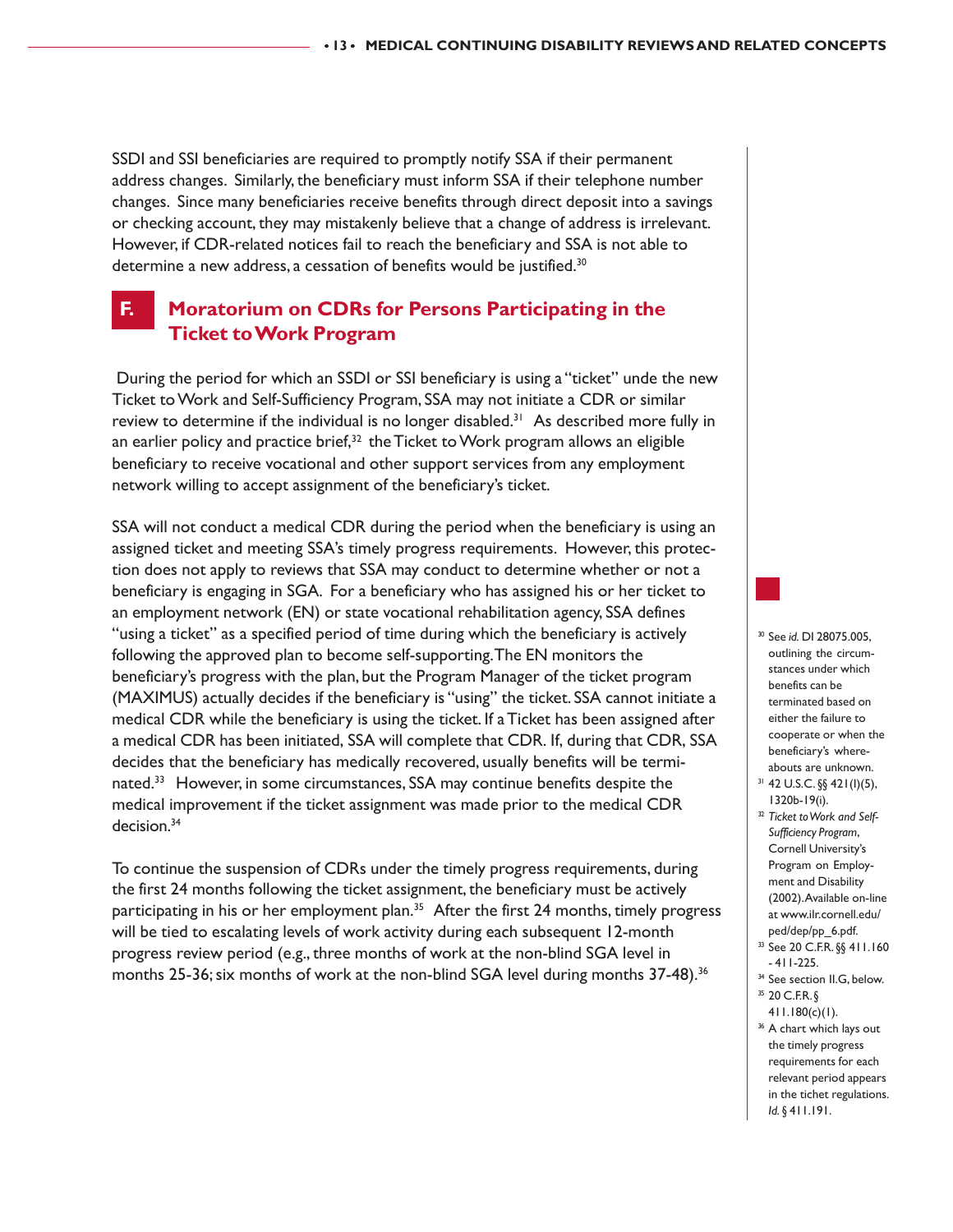#### **G. Continuation of Benefits for Persons in Vocational Programs**

An important exception to the medical improvement rules adds a special protection for persons who medically improve after beginning participation in a vocational rehabilitation program approved by  $SSA<sup>37</sup>$  This is often referred to as "section 301" because it was enacted as section 301 of the Social Security Amendments of 1980.<sup>38</sup> Participation may be in <u>any</u> vocational rehabilitation program which SSA approves and not just those developed by a state vocational rehabilitation agency.<sup>39</sup> Typically, this provision would apply to persons who medically improve while attending a college or other training program, and allows benefits to continue despite the medical improvement. The federal statute provides two requirements for continued SSDI or SSI eligibility: (1) participation must be in an approved vocational rehabilitation program, and (2) participation must increase the likelihood that the person will be permanently removed from the disability rolls. SSA's regulations add the requirement that the person must have begun the program before his or her disability ceased.40

**Example.** Geraldine was diagnosed with severe depression in her early 20s and was approved for SSI disability benefits at age 24. At age 32, she started attending a four-year college program which is sponsored by her state vocational rehabilitation agency. Eighteen months into the college program SSA completes a CDR and determines that Geraldine has medically improved and is now capable of SGA. Ordinarily, this would result in a termination of her right to collect SSI benefits. However, since the college program began before the finding of medical improvement (i.e., before the disability ceased) and it is a program approved by the state vocational rehabilitation agency, Geraldine's SSI benefits will continue until the program is completed so long as that program will increase the likelihood of her being permanently removed from the disability rolls. What this means, in Geraldine's case, is that she can continue to rely on SSI benefits as a source of income while she completes the remaining two and one half years of her college education.

An example involving the use of section 301 to continue SSI benefits, terminated following an age 18 redetermination, appears in the next section.

## **III. The Age 18 Redetermination for SSI Childhood Beneficiaries**

An age 18 redetermination is required for adults who were originally granted SSI benefits as children and who attained age 18 on August 22, 1996 or later.<sup>41</sup>

It is important to note that this is not a CDR in the traditional sense since the purpose of the redetermination is to review the current medical evidence to determine whether the young adult meets the criteria for disability under the adult criteria. The medical improvement rules, discussed in the previous section, do not apply and benefits could be terminated even if there was no medical improvement since the individual was last found to be disabled. As a practical matter, however, since the childhood SSI disability

- <sup>37</sup> 42 U.S.C. §§ 425(b), 1383(a)(6). <sup>38</sup> Social Security Amend-
- ments of 1980, Pub. L. No. 96-265, § 301(b), 94 Stat. 441.
- <sup>39</sup> Pub. L. 101-508, § 5113, POMS DI 60050.001.
- <sup>40</sup> 20 C.F.R. §§ 404.316(c), 416.1338.
- 41 POMS DI 28005.016 A.; 28005.003 B.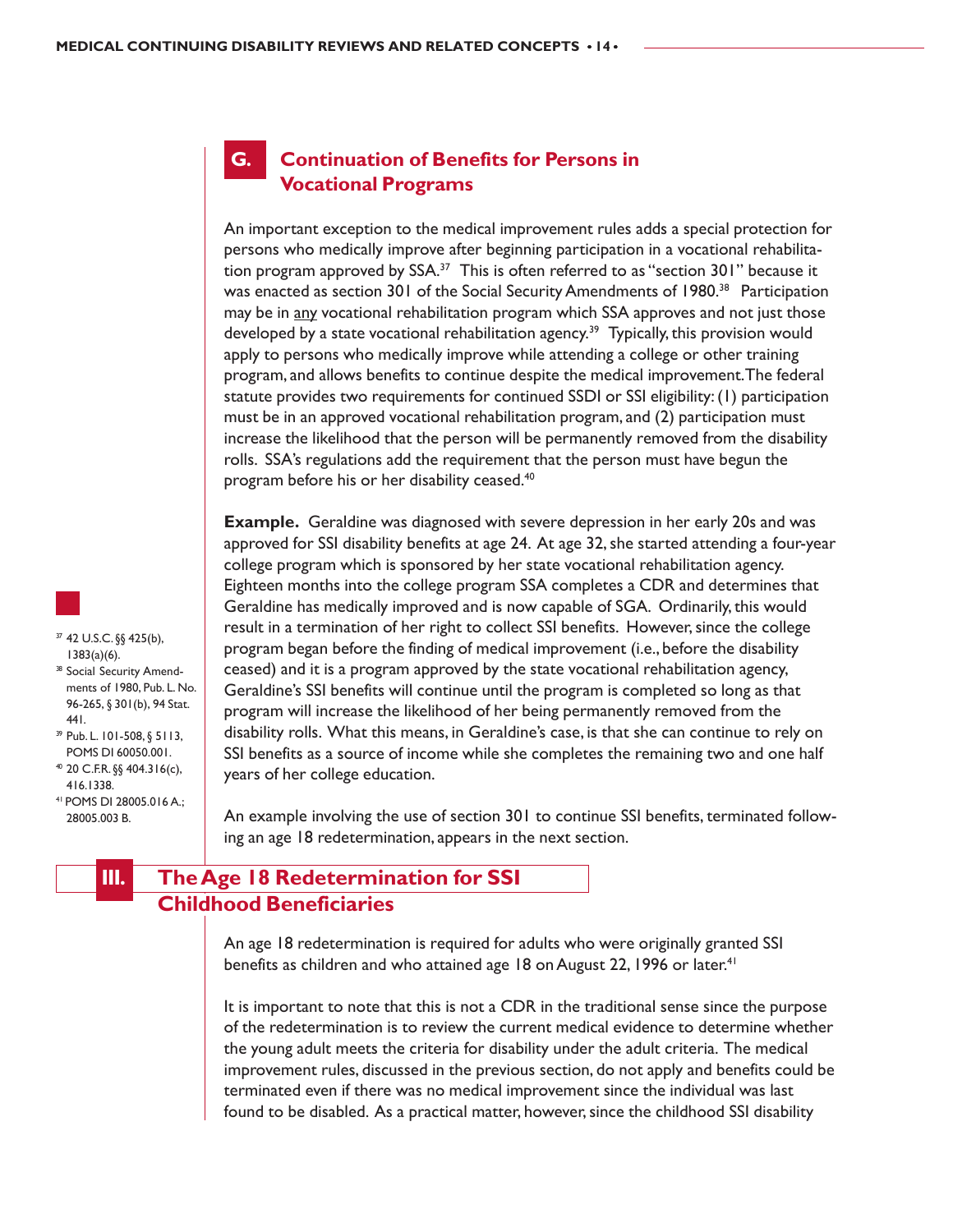criteria is, as relevant to many cases, more strict than the adult criteria, if the impairments that resulted in a finding of childhood disability on the most recent comparison point date have not improved, SSA is very likely to find the individual still disabled under the adult criteria. Even when the individual is found not disabled based on the redetermination, benefits can be continued under the section 301 provisions discussion in section II.G, above.

**Example.** Marcus suffered physical injuries and a traumatic brain injury in a car accident when he was 14 and was approved for SSI benefits shortly thereafter. He also was enrolled in his school's special education program because he experienced learning problems associated with the brain injury. When his case comes up for an age 18 redetermination, his physical disability has improved to the point where Marcus must only limit his work-related activity to work where he is able to sit frequently and where he is not expected to lift more than 20 pounds. His traumatic brain injury is permanent, however, and he is still involved in a special education program that is expected to last three more years (i.e., through the year when he reaches age 21). Marcus's special education program has a vocational component, started when Marcus was age 17, which involves a series of unpaid internships and an expectation for paid internships during his last two years in school.

The result of the age 18 redetermination is that Marcus is found to be not disabled under the adult criteria for disability. Ordinarily, this would mean that Marcus would lose his right to cash benefits and now be permitted to follow the same appeals process allowed for all SSI applicants whose applications are denied. However, under section 301 his benefits should continue for the remainder of his special education program so long as: the program is approved by SSA (under these facts it probably will be); the program started before the finding that he does not meet the adult standard of disability (present in his case); and the completion of the program will increase the likelihood that Marcus would be permanently removed from the disability rolls. This third test is probably met as well. If Marcus is allowed continuing benefits under section 301, it could mean up to three years of continued SSI payments during his critical transition years as he prepares to enter the adult world. During this time, if he starts receiving paychecks, he would also benefit from SSI's student earned income exclusion which, in 2003, would allow the first \$1,340 per month and up to a maximum of \$5,340 per year to be excluded in determining the amount of his monthly SSI check.<sup>42</sup>

## **IV. Practical Tips for Beneficiaries and Their Representative Payees — Minimizing Adverse Consequences from a CDR**

Benefits specialists who work for BPA&O projects frequently hear beneficiary concerns as they relate to CDRs. Beneficiaries are concerned about losing benefits based on any improvement in their condition. They are also concerned that any work activity in their record will both trigger a CDR and work against them when the CDR is conducted.

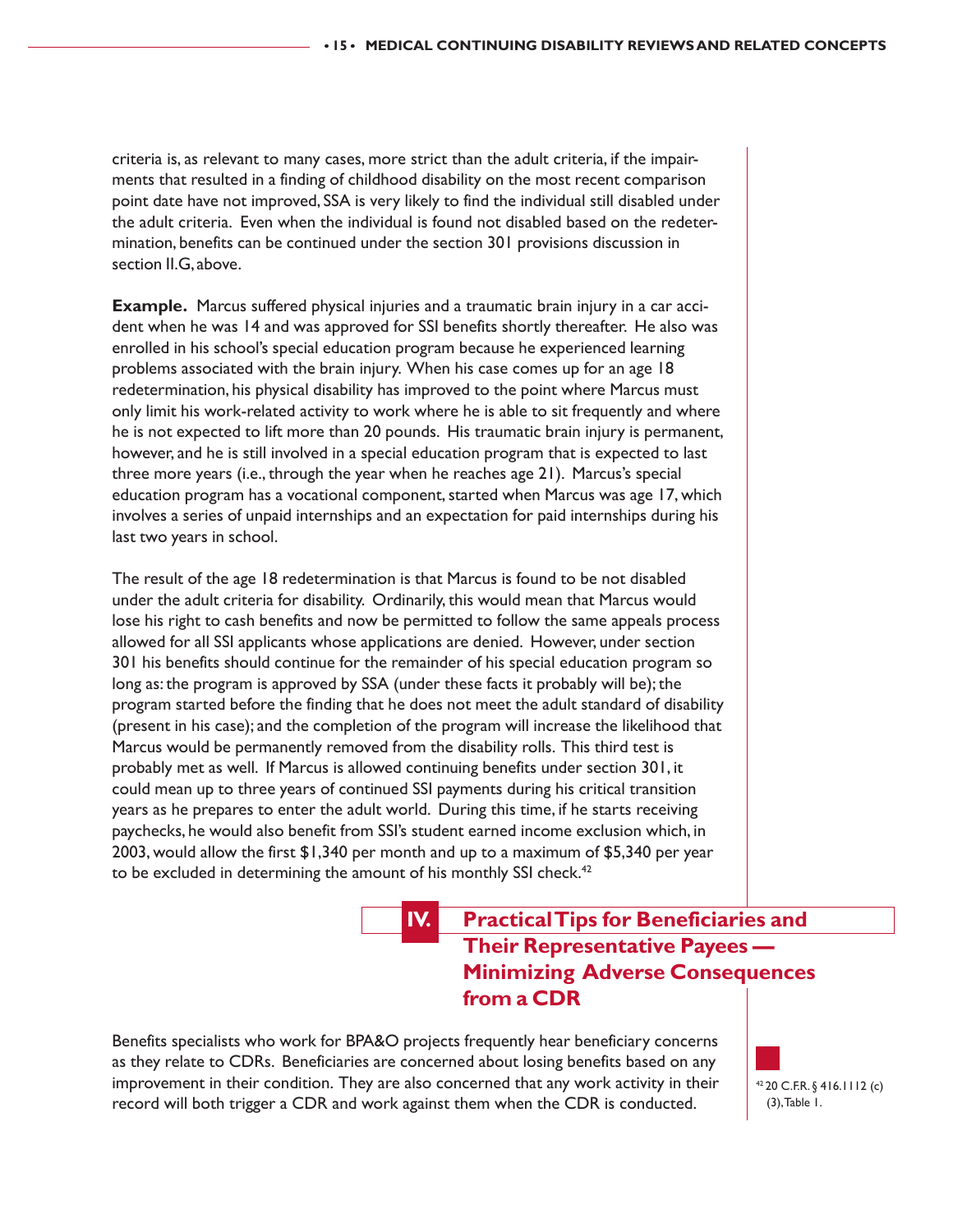The benefits specialist's response to this concern should be twofold. First, the beneficiary should be made aware of the general content covered in this article. While we cannot eliminate every fear and worry, accurate information about when a CDR might occur and what it will involve will allow the beneficiary to approach the CDR based on the known, rather than the unknown. Importantly, the beneficiary should also be told about the special work incentives discussed above, such as the suspension of CDRs for ticket use, the elimination of work-triggered reviews, and the section 301 protections.

The second response addresses the reality that a CDR could result in a termination of SSDI or SSI benefits when SSA makes one of several findings:

- the beneficiary, in an SSDI case, has performed SGA following a nine-month trial work period;
- the beneficiary's condition has medically improved and he or she is now capable of SGA;
- there is an unjustified failure to follow prescribed medical treatment;
- there is an unjustified failure to cooperate with either SSA's or the DDS's attempts to perform a CDR
- the beneficiary's whereabouts are unknown.

Beneficiaries, payees, and their advocates can take steps to minimize the likelihood of any inappropriate or premature cessation of benefits, as explained below.

**Substantial Gainful Activity.** Make sure that monthly wages are reported accurately, including any periodic changes in monthly earnings. Make sure to report any impairment related work expenses, potential subsidies, and business related expenses if selfemployed. Make sure to also document any unsuccessful work attempts and the reasons why they were unsuccessful. Every effort should be made to get this information to SSA as it becomes available rather than waiting until a medical CDR or work CDR is in progress.

**Medical Improvement.** Make sure that all doctors, therapists, and other health care providers appreciate the importance of submitting timely and comprehensive reports when asked to do so. If frequency of medical symptoms or flare ups are related to the issue of continuing disability (e.g., the frequency of seizures, or asthma-related trips to the hospital emergency room), keep a record of those events.

It is also important to make sure SSA's decision makers receive updated and accurate vocational information, if it exists. Even if there is documented medical improvement that relates to the ability to work, that will only justify a cessation of benefits if the improved condition enables the individual to perform SGA. Recent unsuccessful work attempts, recent firings related to the disability, and the inability to move beyond sheltered or intensive supported employment may all provide evidence of the continued inability to perform SGA.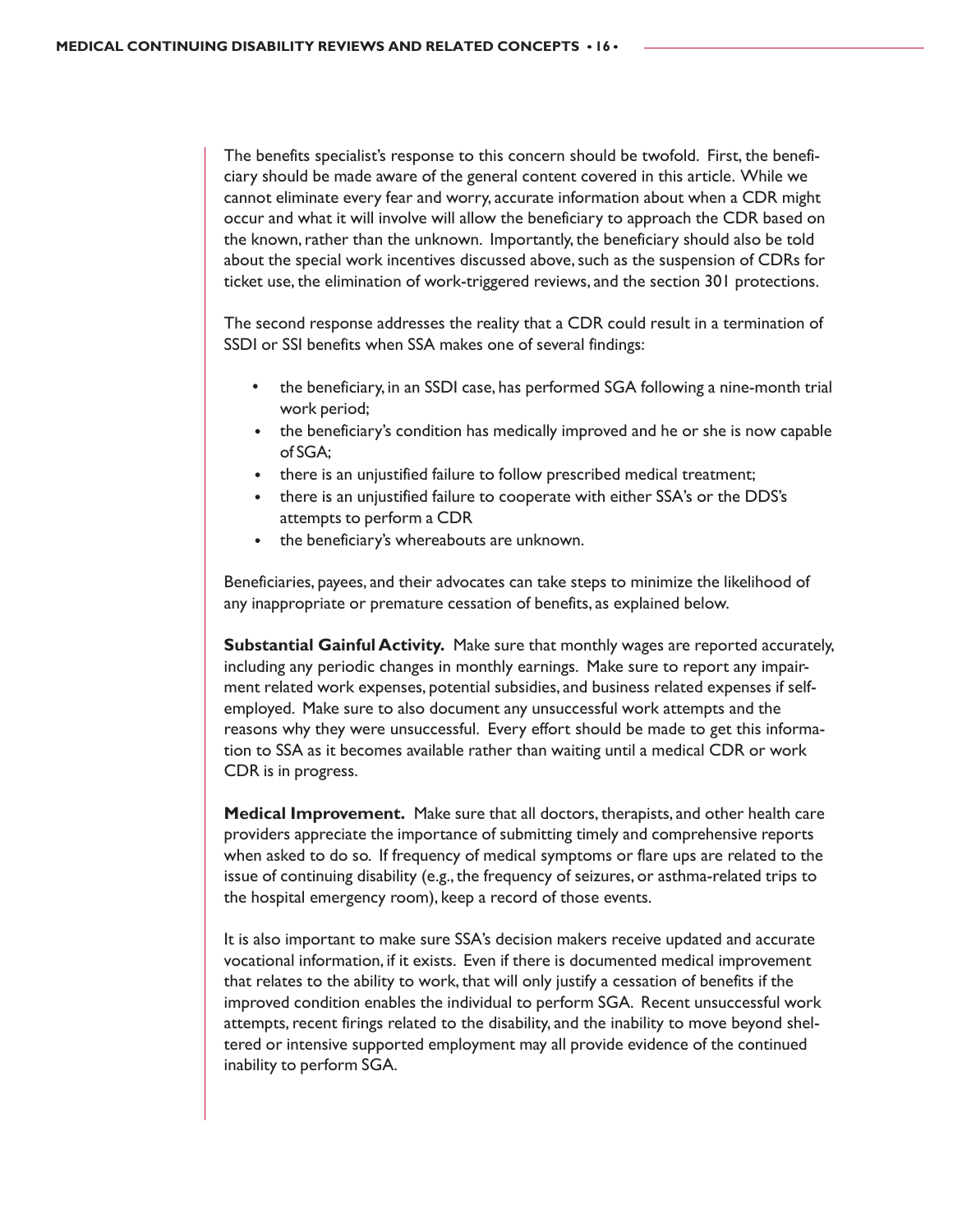**Following Prescribed Medical Treatment.** The beneficiary should follow any prescribed medical treatment unless there is justification for not doing so. In some cases, a beneficiary may be justified in not following treatments that are risky (e.g., some surgeries may carry a significant risk of mortality or increased disability if unsuccessful). In other cases, a beneficiary may choose to not pursue a treatment that would result in significant side effects (e.g., the medication to control pain may also cause an inability to concentrate). If the individual is not pursuing prescribed treatment because of documented risks or side effects, those risks or side effects should be fully documented.

**Failure to Cooperate.** Beneficiaries, payees, and their advocates must understand that a failure to cooperate with the CDR-related requests of SSA or the DDS (i.e., not completing paperwork, not attending a consultative examination) can result in a cessation of benefits. Even though the individual may have just supplied this information to a different agency, such as a school or vocational rehabilitation agency, the individual cannot simply ignore the request. If the beneficiary or payee believes SSA already has the information, or if he or she needs extra time to fill out the form, this should be communicated to SSA or the DDS. Similarly, if the appointment with a consultant conflicts with other matters, the beneficiary should contact SSA or the DDS to request a different appointment.

**Whereabouts of the Beneficiary Unknown.** It is both required and critical to the CDR process that beneficiaries timely inform SSA of any change of address or post office box number, change in phone number, or other contact information. Some beneficiaries who fail to do so may continue to have ready access to their monthly check if it goes directly to a bank through the direct deposit program. Other beneficiaries may have access to their checks at the address of a friend or relative long after they are no longer living there. A good general rule is that beneficiaries should report to SSA any change of address, phone number, or other contact information within 10 calendar days of the change. By failing to follow this general rule the beneficiary subjects himself or herself to a cessation of benefits if, during the CDR process, SSA or the DDS is unable to determine the whereabouts of the beneficiary.

#### **Conclusion**

All SSDI and SSI beneficiaries will be subject to periodic medical CDRs and many of them will approach the subject of CDRs with great fear. In light of these predictable fears and concerns among so many beneficiaries, it is important that BPA&O and PABSS staff are prepared to provide beneficiaries accurate information about CDRs and the variety of work incentives that relate to the CDR process.

This policy and practice brief is intended to serve as a reference for BPA&O and PABSS staff who must provide timely and accurate information about the CDR process. In some cases, individuals employed by one of those programs may want to provide copies of this brief to beneficiaries, advocates, and attorneys who work on SSDI and SSI appeals.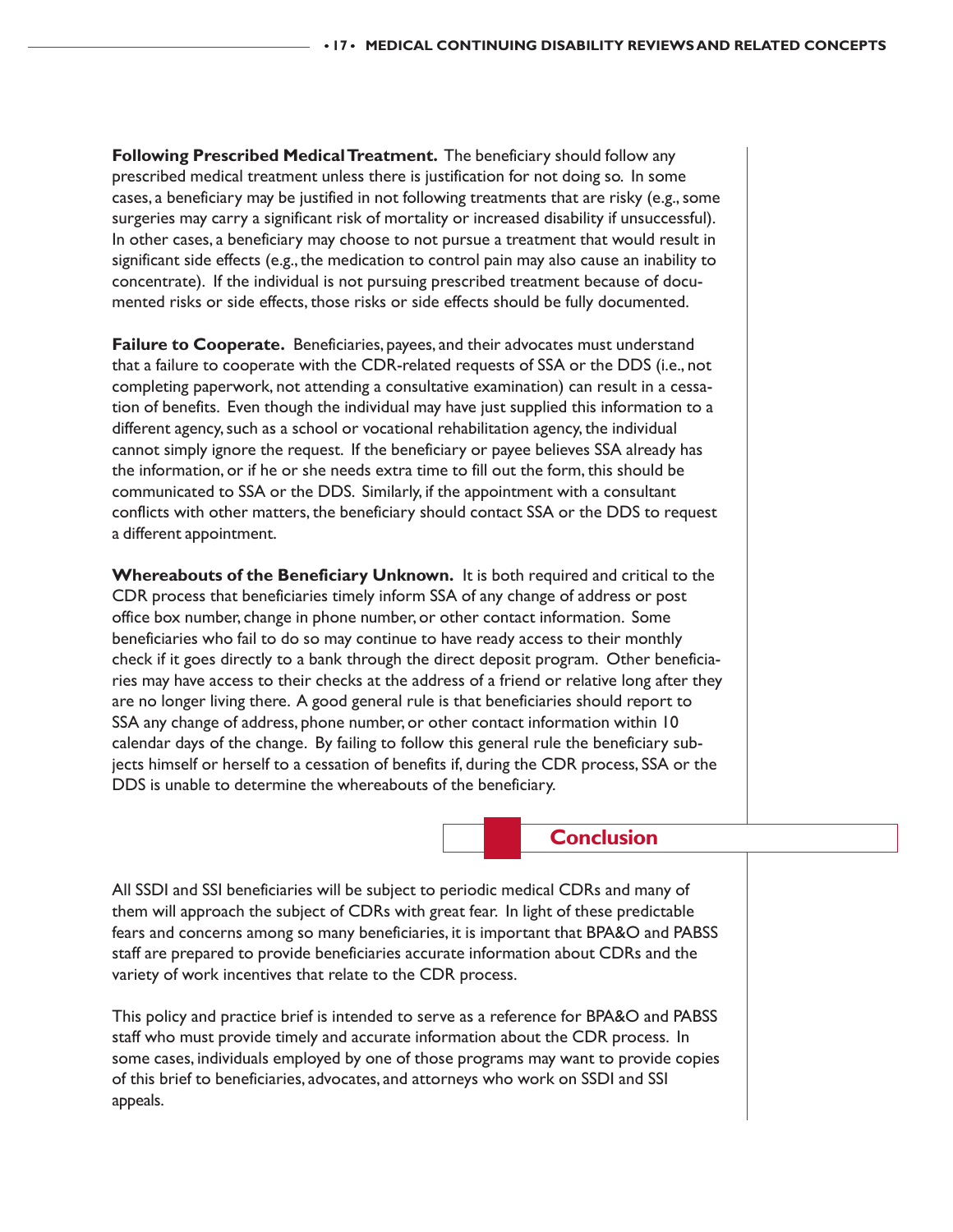**MY NOTES ON TRANSLATING THIS TO PRACTICE:**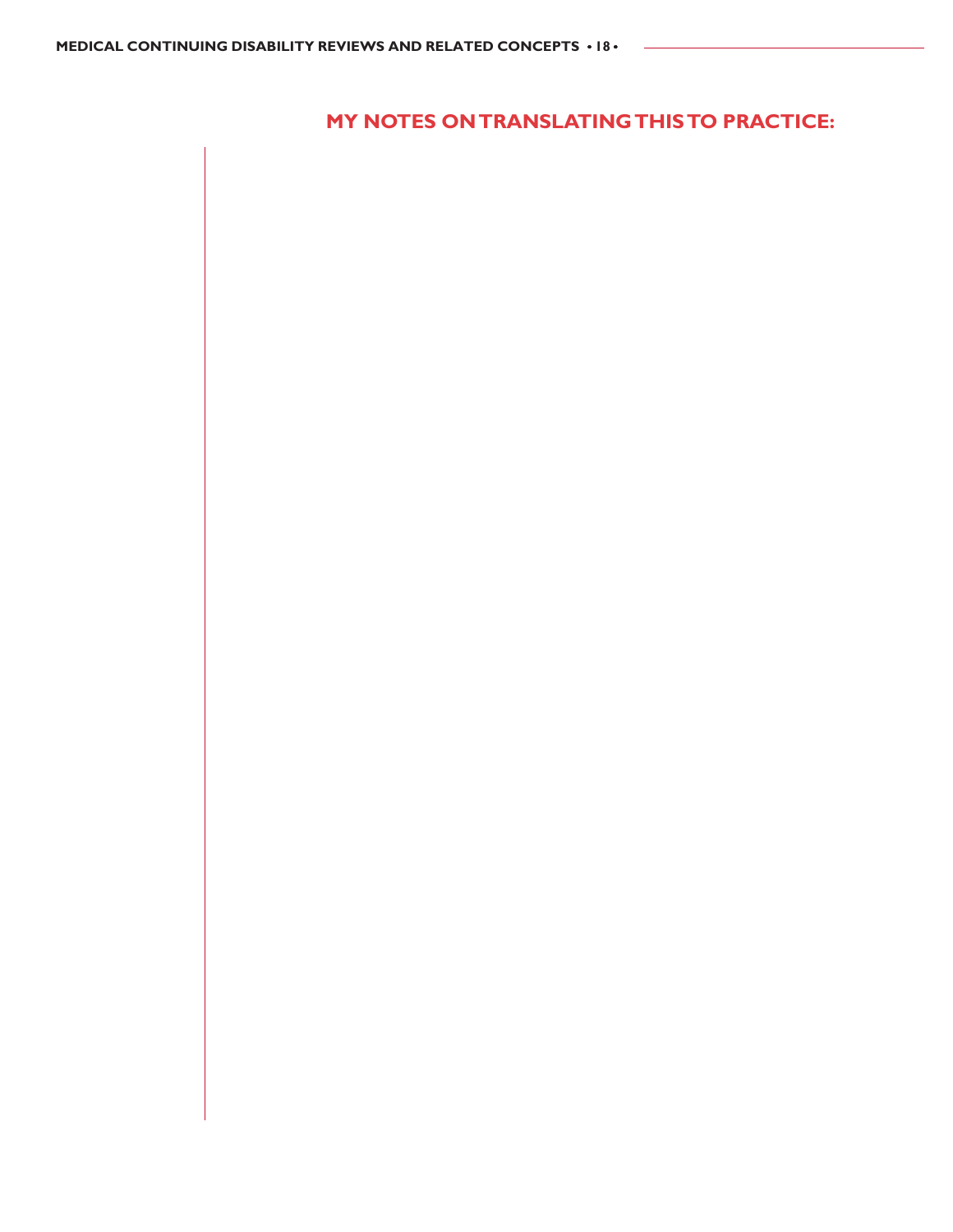**MY STATE CONTACTS:**